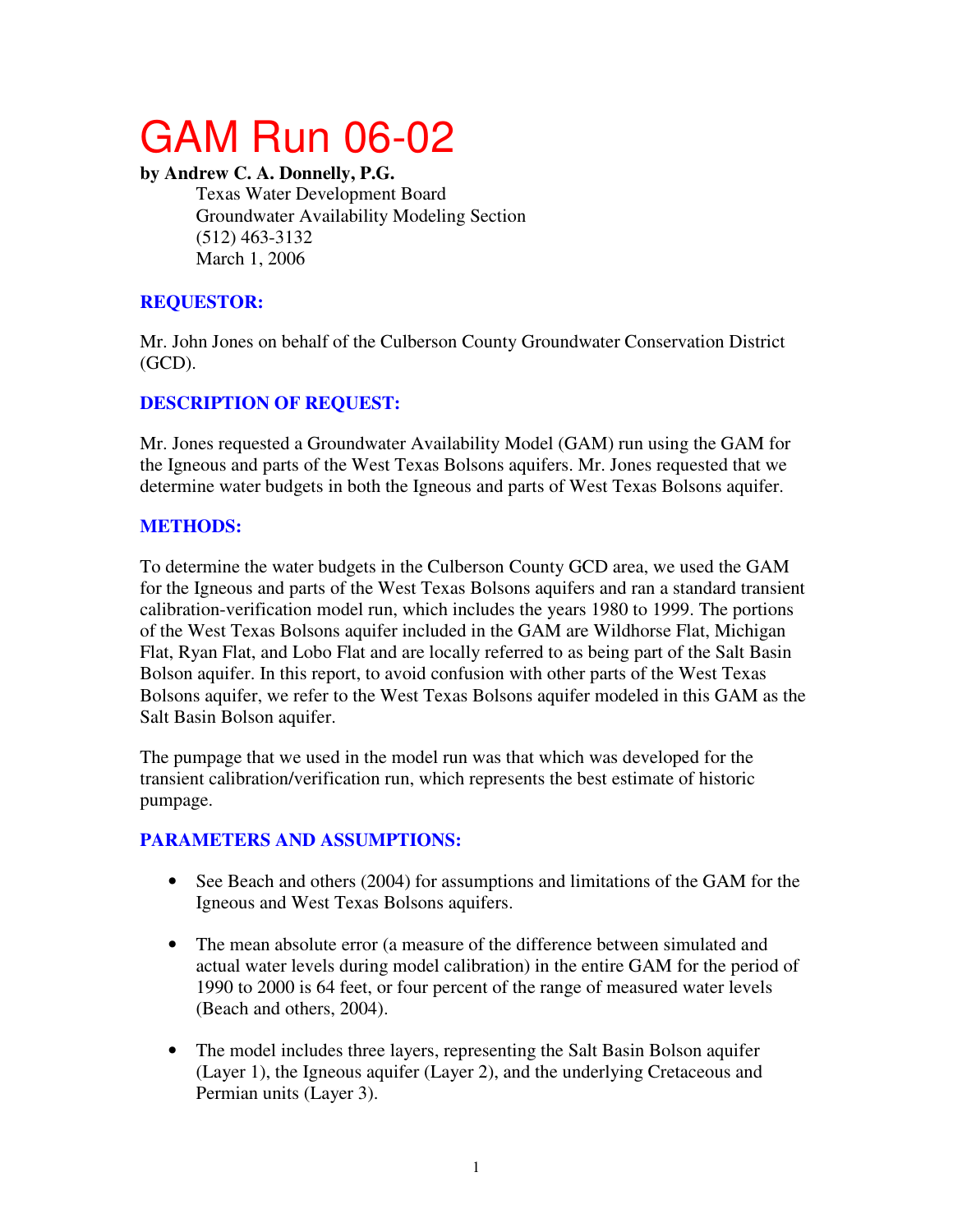- We simulated a 51-year time period for the model run, representing 1950 to 2000.
- We used all of the input parameters for the model, including pumpage and recharge, determined through the calibration of the transient model covering the years 1950 to 2000.
- The GAM uses drains to simulate discharge to streams. Drains are included in both the Salt Basin Bolson aquifer and Igneous aquifer layers of the model.
- The GAM uses general-head boundaries (GHB) to simulate cross-formational flow into and out of layer 3, which represents the Cretaceous and Permian units underlying the Igneous aquifer.
- The GAM uses the MODFLOW evapotranspiration package (ET) to simulate discharge of water to evaporation and transpiration.
- The GAM includes pumpage representing rural domestic, municipal, industrial, irrigation, and livestock uses.

#### **RESULTS:**

Water budgets for the district area for the Salt Basin Bolson and Igneous aquifers are presented in Tables 1 and 2, respectively. This table shows the average annual flow, in acre-feet, of water into (Inflow) and out of (Outflow) each aquifer in the Culberson County GCD area for the years 1980 to 1999. The components of the budgets shown in Table 1 include:

- Storage—This component is water stored in the aquifer. The storage component that is included in "Inflow" is water that is removed from storage in the aquifer (that is, water levels decline). The storage component that is included in "Outflow" is water that is added back into storage in the aquifer (that is, water levels increase). This component of the budget is often seen as water both going into and out of the aquifer because this is a county-wide budget, and water levels will decline in some areas (water is being removed from storage) and will rise in others (water is being added to storage).
- Wells—This is water produced from wells in each aquifer. In the GAM for the Igneous and parts of the West Texas Bolsons aquifers, this component is always shown as "Outflow" from an aquifer, because all wells included in the GAM produce (rather than inject) water. Wells are modeled in the GAM for the Igneous and parts of the West Texas Bolsons aquifers using the MODFLOW Well package.
- Streams and springs—This is water that drains from an aquifer if water levels are above the elevation of the spring or seep. This component is always shown as "Outflow", or discharge, from an aquifer. The loss of groundwater to streams and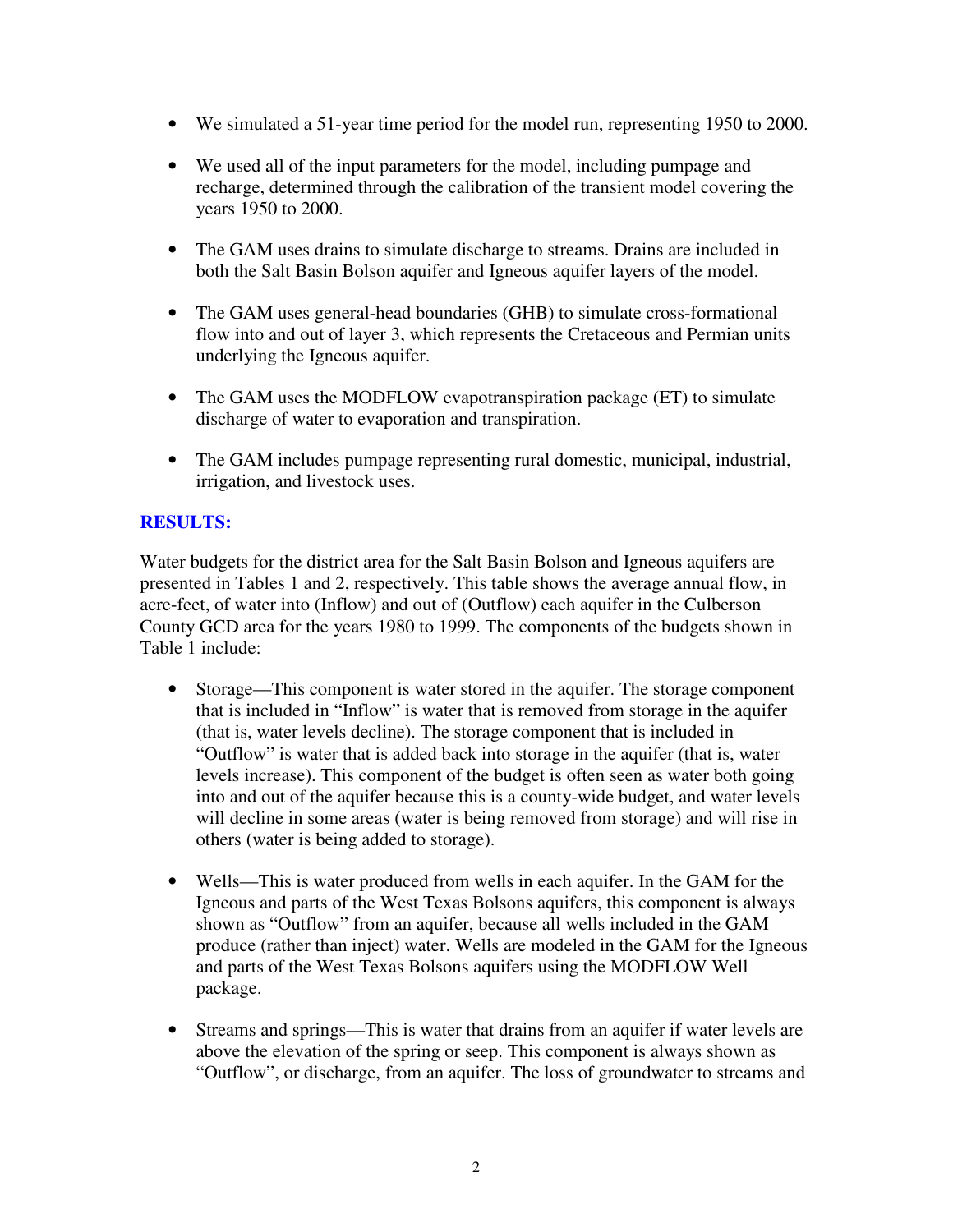springs is modeled in the GAM for the Igneous and parts of the West Texas Bolsons aquifers using the MODFLOW Drain package.

- Recharge—This component normally simulates areally distributed recharge due to precipitation falling on the outcrop areas of aquifers. However, in the GAM for the Igneous and parts of the West Texas Bolsons aquifers, the recharge package also includes recharge from alluvial fans and stream beds which occurs along the mountain fronts in discrete locations. Recharge is always shown as "Inflow" into an aquifer and is modeled in the GAM for the Igneous and parts of the West Texas Bolsons aquifer using the MODFLOW Recharge package. The GAM assumes that precipitation recharge to the Salt Basin Bolson aquifer is zero.
- Evapotranspiration—This is water that flows out of an aquifer due to direct evaporation and plant transpiration. This component of the budget will always be shown as "Outflow". Evapotranspiration is modeled in the GAM for the Igneous and parts of the West Texas Bolsons aquifers using the MODFLOW Evapotranspiration (EVT) package.
- Vertical flow between aquifers—This describes the vertical flow, or leakage, between two aquifers. This flow is controlled by the water levels in each aquifer and aquifer properties of each aquifer that define the amount of leakage that can occur. "Inflow" to an aquifer from an overlying or underlying aquifer will always equal the "Outflow" from the other aquifer.
- Lateral flow between counties—This component describes lateral flow within the aquifer between Culberson and adjacent counties.

It is important to note that sub-regional water budgets for individual areas, such as the Culberson County GCD area, are not exact. This is due to the one-half mile spacing of the model grid and because we assumed each model cell is assigned to a single county. The water budgets for an individual cell containing a county boundary are assigned to either one county or the other and therefore very minor variations in the county-wide budgets may be observed.

Overall average annual water budgets for precipitation recharge, average surface water inflow, average surface water outflow, average inflow into the district, average outflow from the district, average net interaquifer flow (upper), and average interaquifer flow (lower) are presented in Table 3. This is a summary of the budgets provided in Tables 1 and 2. Please note that in Table 3, negative values indicate a net outflow from that aquifer. Therefore, there is a net outflow from the Igneous aquifer to the aquifer above it of 5,267 acre-feet per year, and a corresponding net inflow of 5,267 acre-feet per year in the Salt Basin Bolson aquifer from the Igneous aquifer below it.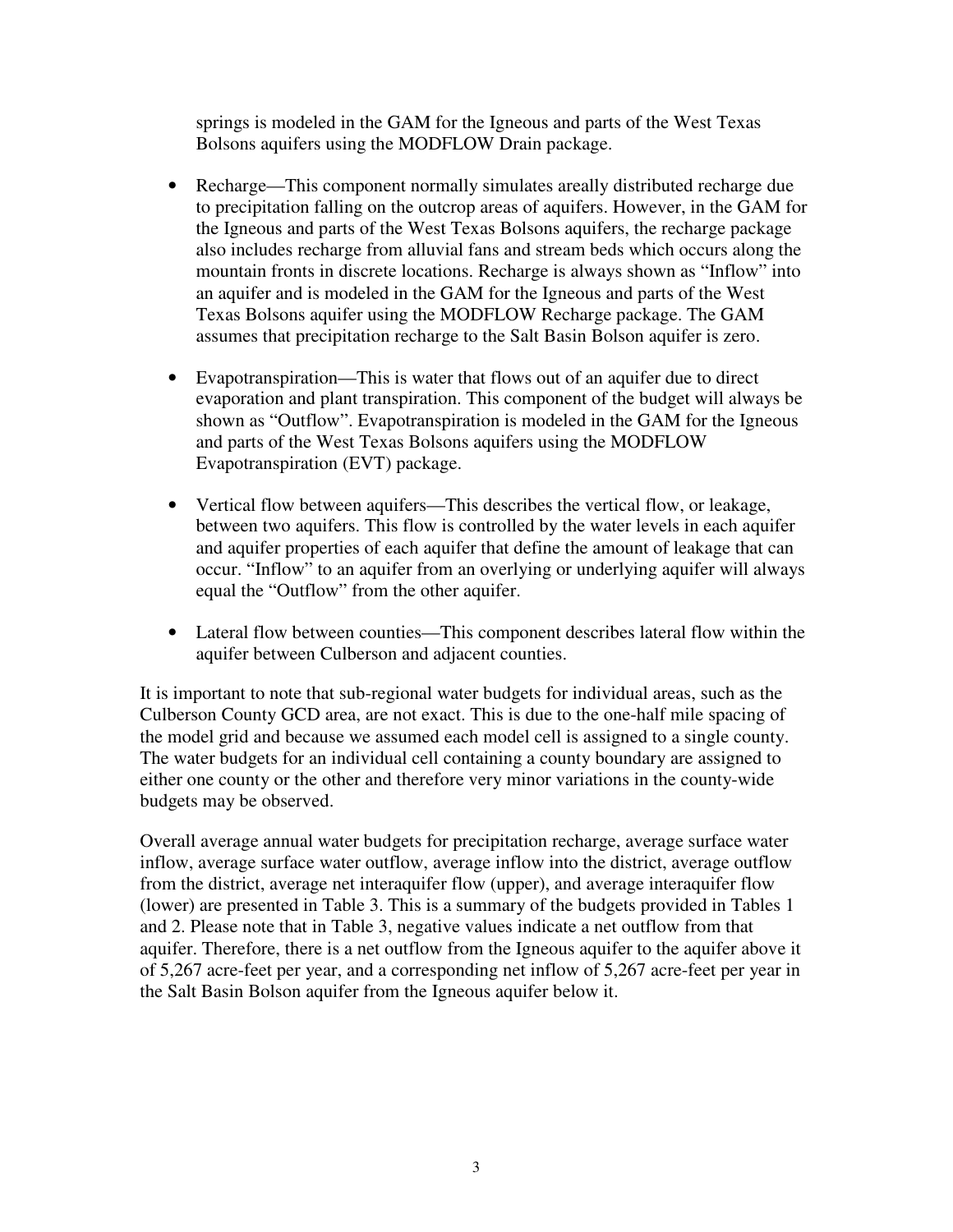**Table 1. Summary of water budgets for the Culberson County GCD area in the Salt Basin Bolson aquifer for 1980 to 1999. Flows reported in acre-feet per year.** 

|                                                                                                                                                                            | <b>Inflow</b> | Outflow |  |  |  |  |
|----------------------------------------------------------------------------------------------------------------------------------------------------------------------------|---------------|---------|--|--|--|--|
| Storage                                                                                                                                                                    | 5.040         | 3,090   |  |  |  |  |
| Wells                                                                                                                                                                      | 0             | 15.749  |  |  |  |  |
| Springs and Streams*                                                                                                                                                       | O             | 494     |  |  |  |  |
| Recharge**                                                                                                                                                                 | 2.109         | 0       |  |  |  |  |
| Evapotranspiration                                                                                                                                                         | 0             | 0       |  |  |  |  |
| Vertical flow between Igneous Aquifer                                                                                                                                      | 12,979        | 7.712   |  |  |  |  |
| Lateral flow into District                                                                                                                                                 | 6.900         | 0       |  |  |  |  |
| *Springs and streams were modeled using the MODFLOW drain package<br>**Recharge for the Salt Basin Bolson aquifer represents alluvial fan and stream bed recharge<br>only. |               |         |  |  |  |  |

#### **Table 2. Summary of water budgets for the Culberson County GCD area in the Igneous aquifer for 1980 to 1999. Flows reported in acre-feet per year.**

|                                                       | <b>Inflow</b> | Outflow |
|-------------------------------------------------------|---------------|---------|
| Storage                                               | 489           | 14      |
| Wells                                                 | O             | O       |
| Springs and Streams                                   | 0             |         |
| Recharge                                              | 903           |         |
| Evapotranspiration                                    | O             | 449     |
| Vertical flow between Salt Basin Bolson Aquifer       | 7,712         | 12,979  |
| Vertical flow between Cretaceous and Permian Aquifers | 12,978        | 9,499   |
| Lateral flow into District                            | 857           |         |

#### **Table 3. Summary of overall water budgets for the Culberson County GCD area for 1980 to 1999. Flows reported in acre-feet per year.**

|                              | <b>Precipitation</b><br>Recharge | Average<br><b>Surface</b><br><b>Water Inflow</b> | <b>Average</b><br><b>Surface</b><br><b>Water</b><br><b>Outflow</b> | Average<br><b>Inflow</b><br>into<br><b>District</b> | Average<br><b>Outflow</b><br>from<br><b>District</b> | <b>Average Net</b><br><b>Interaguifer</b><br>Flow (upper) | <b>Average net</b><br><b>Interaguifer</b><br>Flow (lower) |
|------------------------------|----------------------------------|--------------------------------------------------|--------------------------------------------------------------------|-----------------------------------------------------|------------------------------------------------------|-----------------------------------------------------------|-----------------------------------------------------------|
| Salt Basin Bolson<br>Aquifer |                                  | 2,109                                            |                                                                    | 6,900                                               |                                                      | $- -$                                                     | 5.267                                                     |
| Igneous Aquifer              | 903                              |                                                  |                                                                    | 857                                                 |                                                      | $-5,267$                                                  | 3,479                                                     |